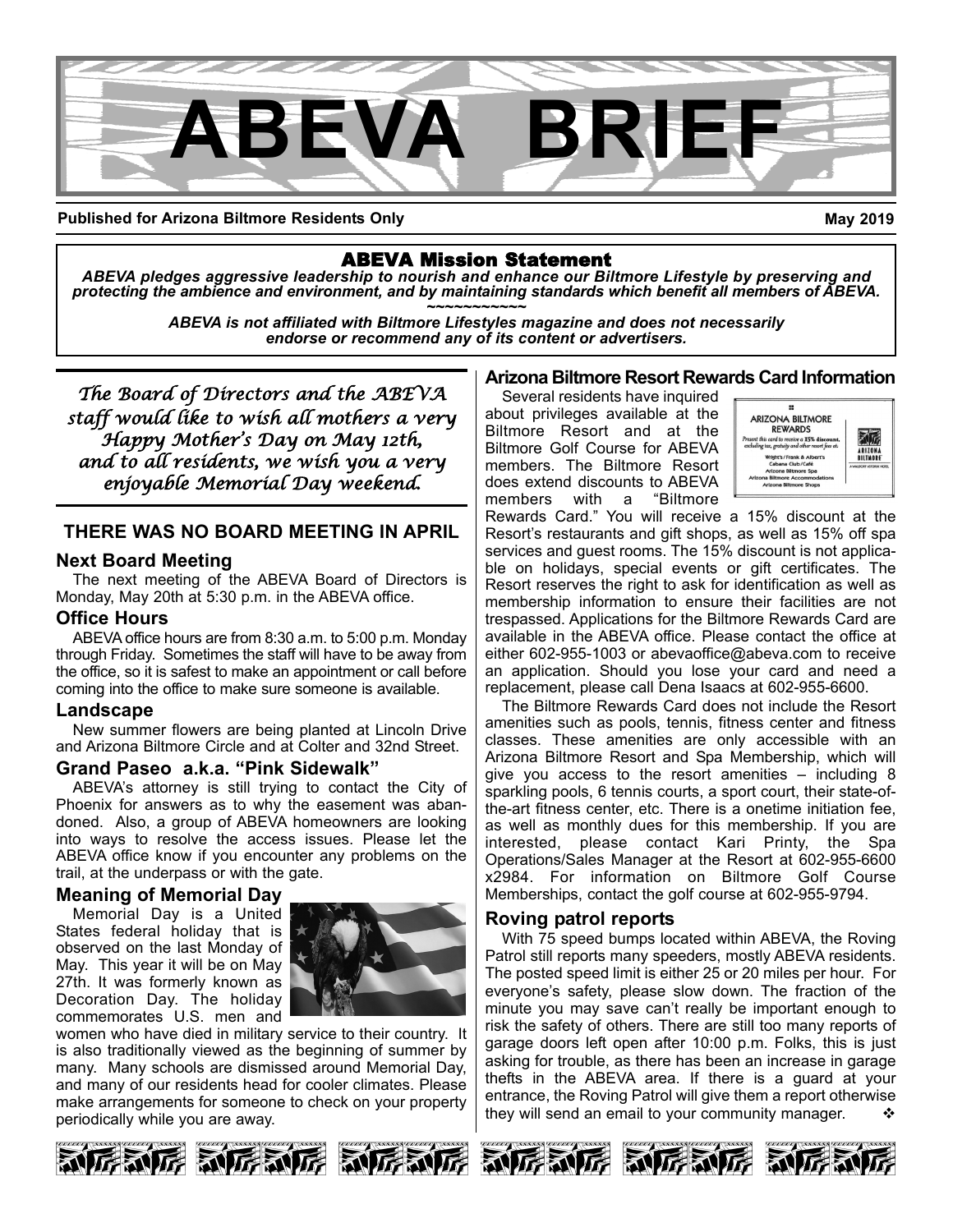# 厉害厉害 动厉害死 氯厉氯厉 氯厉氯厉 氯厉氯厉 氯厉氯

| Monthly ABEVA Patrol Report Recap for March 2019 |                          |
|--------------------------------------------------|--------------------------|
| Name of Incident                                 | <b>Total Incidents</b>   |
| ASSULT                                           |                          |
| <b>DAMAGE TO PROPERTY</b>                        | 3                        |
| <b>DOOR NOT SECURE</b>                           | $\overline{\mathcal{L}}$ |
| <b>GARAGE DOOR OPEN</b>                          | 20                       |
| GATE                                             | $\overline{\mathcal{L}}$ |
| <b>JUNK, LITTER AND DEBRIS</b>                   | $\overline{\mathcal{L}}$ |
| <b>LANDSCAPING</b>                               | $\mathcal{P}$            |
| <b>LOST &amp; FOUND</b>                          | 3                        |
| OTHER                                            | 5                        |
| <b>PARKING VIOLATION</b>                         |                          |
| <b>POLICE - FIRE - EMS ON SITE</b>               | 5                        |
| <b>SUSPICIOUS PERSON</b>                         |                          |
| THEFT                                            | 3                        |
| <b>WILDLIFE</b>                                  | $\overline{\mathcal{L}}$ |
| <b>TOTAL REPORTS:</b>                            | 58                       |

## **MEETINGS & LUNCHEONS Biltmore Ladies Lunch Bunch**

All Biltmore Ladies Lunch Bunch (BLLB) luncheons will be held on the 2nd Friday of the month for all of 2019 at 11:45 a.m. They will be held at Frank and Albert's restaurant located at the wonderful Arizona Biltmore Resort. The May luncheon will be on Friday, May 10th. Frank and Albert's offers ½ portion entrees and has a very nice, varied lunch menu. You will also receive the special ABEVA discount on your bill. The dress is casual. Come meet your neighbors and make friends!

Carla Hancock is the coordinator for Biltmore Ladies Lunch Bunch. If you have any questions, or if you would like to be added to the list to receive reminders about the Biltmore Lunch Bunch, contact Carla Hancock at 602-350- 1351. Please RSVP to CarlaHancock@cox.net.  $\diamond$ 

### **Biltmore Networking Group**

Would you like to network among Biltmore area professionals and businesspeople? Do you enjoy socializing with others living or working in the Biltmore area? Check out this unique group and get a feel for what makes the Biltmore area such a great community.

The Biltmore Networking Group organizes a monthly happy hour for professionals, businesspeople, residents and anyone who enjoys the Biltmore area to meet and network. Professionals from a wide variety of industries attend including finance, fine arts, government, hospitality, law, marketing, medicine, real estate, technology and many more.

The upcoming happy hours are planned for May 2nd and June 6th, 2019 from 5:30 p.m. to 7:30 p.m. at the Lounge inside Rico's American Grill at the Pointe Hilton Squaw Peak located at 7677 North 16th Street in Phoenix. There is no need to RSVP, and there is never a charge to attend these events, so please feel free to stop by.

If you have any questions or would like to be added to the email list for monthly announcements, please contact Shahpar at biltmorenetwork@gmail.com. Shahpar founded the Biltmore Networking Group in 2003.





### **Biltmore Area Partnership Luncheon**

The May Biltmore Area Partnership Networking Luncheon will be held May 28th at the AC Hotel Phoenix Biltmore. There will be two speakers: Mike Carvelo, Director of Sales and Marketing at the AC Hotel, and a represen-



tative from the Biltmore Fashion Park. They will be giving an update as to what the AC Hotel has to offer our community and what is happening at the Biltmore Fashion Park.

The AC Hotel is located at 2811 E. Camelback Road in Phoenix. Reservations are required by Friday, May 24th. Networking will be from 11:30 a.m. to 12 noon, when lunch will be served; the guests will address the attendees from 12:30 to 1:00 p.m. The cost is \$35.00 for members and \$40.00 for nonmembers.

For additional information, please call or email Ed Rossi at 602-957-6483 or azbapphx@aol.com. Reservations and checks should be sent to Biltmore Area Partnership at 3104 East Camelback Road, #174, Phoenix, AZ 85016.  $\diamond$ 

### **SPECIAL OFFERS AND EVENTS May Events at the Arizona Biltmore Resort**

**Happy Hour at Frank & Albert's:** Your favorite local spot for happy hour just got that much better! In addition to beer, wines and crafted cocktails, they are now offering appetizers from the chef for \$5! Everything on the happy hour menu is between \$4-\$7… it's hard to beat that. See you soon!

**Happy Hour History Tours!:** Kick off your weekend with a happy hour like no other! Happy Hour History Tours begin every Friday at 6:00 p.m. While enjoying refreshing libations, the Historians will share highlights of this Arizona landmark's storied past since opening in 1929 involving celebrities, worldly dignitaries and U.S. Presidents. The cost is \$25 per person and includes two cocktails. Reserve your spot with the Concierge Team. Call 602-955-6600.

**Mother's Day Brunch:** Celebrate Mom at Wright's at the Biltmore, Sunday, May 12th! Treat Mom and the whole family to a very special and savory Mother's Day Brunch. The cost for the lavish brunch is \$105 for adults; \$45 for Children 5-12; and children 4 and under are complimentary. The brunch is from 9:00 a.m. to 2:30 p.m. Reservations are required by calling 602-954-2507.

**Biltmore Beer Dinner:** Join the Biltmore on Thursday, May 16th, for the Beers of Europe edition of the Biltmore Beer Dinners. Reservations are required. Reception begins at 6:30 p.m., and dinner begins at 7:00 p.m. Reserve your seat now by calling 602-955-6600.

**Winemaker Dinner Series:** On Thursday, May 2nd, savor and experience Robert Craig as the featured winery at the Winemaker Dinner Series. The reception begins at 6:30 p.m. followed by a four-course dinner at 7:00 p.m. The cost is \$125 per person. Tax and 18% gratuity will be added. Reservations are required by calling 602-954-2507.

**Vino & Canvas:** Friday, May 24th from 6:00 p.m. to 8:00 p.m. spend a creative evening at Arizona Biltmore! \$30 per person includes painting materials and two glasses of wine. Reservations are required. Call 602-955-6600.  $\cdot$ 







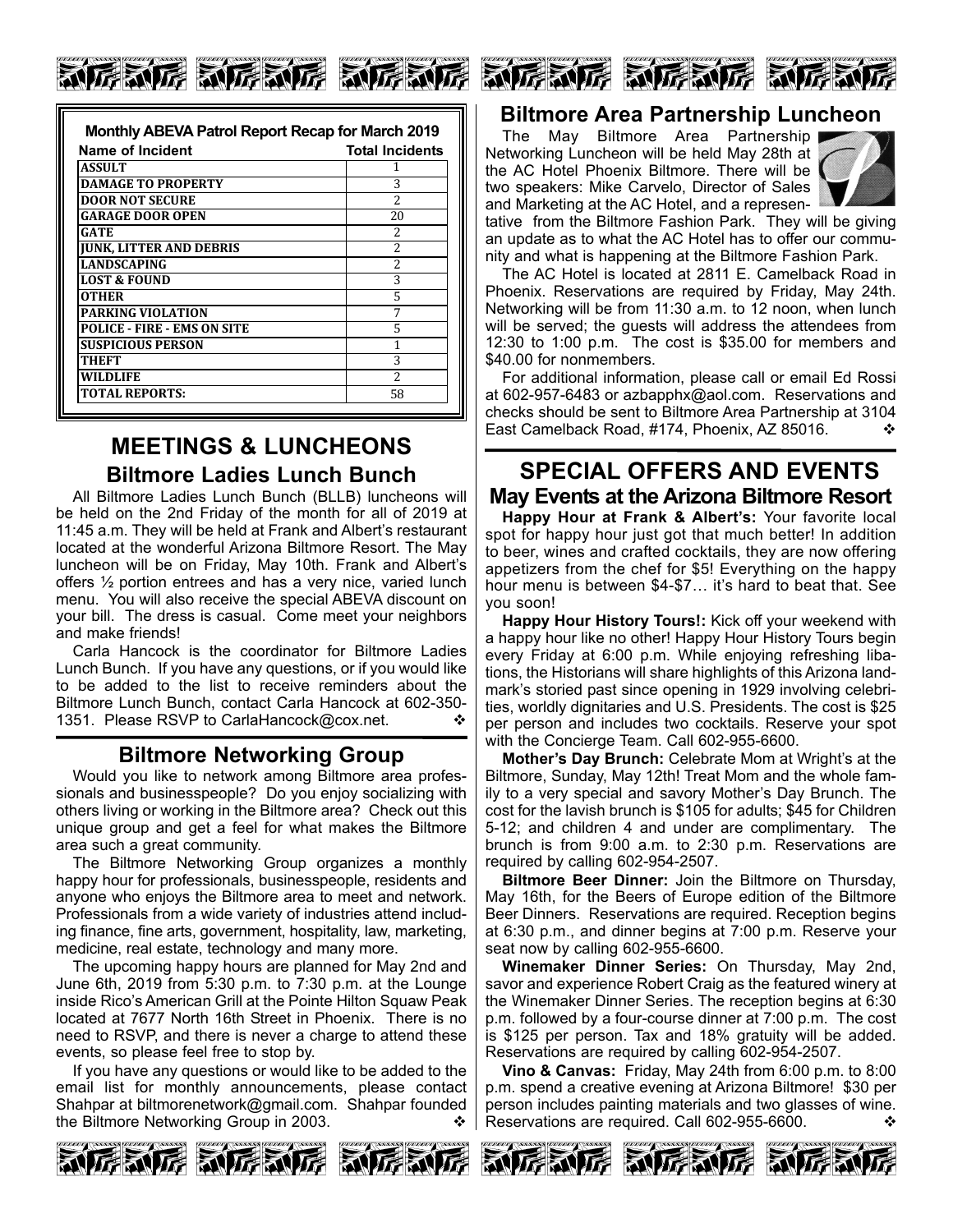





### **Embassy Suites ~ Special Rate**

**2630 East Camelback Road ~ Phoenix, AZ 85016**

For your out of town guests or just for a staycation, there will be a 15% discount off the Best Available Rate for ABEVA members.

#### **Above rate will include:**

- All suite accommodations choice of one king bed or two queen beds
- Cooked to order breakfast
- Evening reception

The Embassy Suites Biltmore is within walking distance to The Biltmore Fashion Park with over 60 stores and 12 restaurants. For reservations, please call 602- 955-3992, or go to the website at www.phoenixbiltmore.embassysuites.com and under Corporate code use ID 2759628. v

### **Wrigley Mansion News**

**Live History Tours:** Grab your camera, your questions and explore Wrigley Mansion! Individual guided tours start at \$17. Call 602-955-4079 for reservations.

**Sunday Brunch:** What's better on a Sunday than a gorgeous view, live jazz piano and a brunch selection that fill the Mansion's living room to capacity? Asample menu on the website will give you an idea of what to expect! The cost is \$59 person, \$29.50 for kids 12 and under, and 5 and under eat free. Mother's Day and Father's Day brunches are \$85 per person, \$45 for kids, and 5 and under eat free. Reservations are available from 10:00 a.m. to 2:00 p.m. online or call 602-955-4079.

**Become a Member:** Enjoy all the perks of Wrigley Mansion with one of the exclusive membership programs starting at just \$20/year and include free valet parking. Visit the membership page on the website for details.  $\cdot$ 

### **Arizona Biltmore Golf Club Events**

May is a time to celebrate at the Arizona Biltmore Golf Club and The Adobe Restaurant. Cinco de Mayo, Mother's Day and Memorial Day are just a few of May's days to enjoy. Here are just a few of the things happening.

**Enjoy Mother's Day at the Adobe Restaurant:** Mother's Day is Sunday, May 12th, and The Adobe Restaurant is the perfect spot to celebrate Mom. The Adobe will feature a delicious Mother's Day Brunch Menu and will have beverage specials for moms (including one free mimosa). To make Mother's Day Brunch reservations, please call 602-468-9160.

**Mom's Play Free Golf on Mother's Day:** Moms can play free golf on Mother's Day at the Arizona Biltmore Golf Club. Contact the golf shop at 602-955-9656 for tee times and more information.

**Biltmore and Wigwam Summer Pass:** The ultimate summer golf pass is now on sale. With the Arizona Biltmore and The Wigwam Golf Club's 2019 Summer Pass you get six rounds of golf for just \$144. That's five golf courses, where you can play any day, at any time, May through September. Plus, this year's summer pass is loaded with cool perks, such as discounts at restaurants, 2-for-1 drink coupons, discounts for friends, and discounts on future rounds this fall. Visit the Arizona Biltmore Golf Club golf shop to pick up your 2019 Summer Pass today.

**Arizona Biltmore Golf Club Aerification Schedule:** Aerification is the mechanical process of creating air space in the soil that promotes a healthy rooting system grass. Healthy root systems are an integral part of pure greens. The Arizona Biltmore Golf Club will be aerating greens on the Adobe Course May 28th and 29th and on the Links Course June 17th and 18th.

**Public Service Rate:** As a small token of appreciation for all they do for the community and country, all first responders (police, fire, emergency services and military) will receive \$5 off their golf round all month long. Plus, first responders can bring up to three friends for the same rate and enjoy great playing conditions on the Adobe and Links Courses. (Must have valid I.D.)

For more information, to book a golf tee time, corporate lunch or private function, please visit www.azbiltmoregc.com or www.theadoberestaurant.com.  $\cdot\cdot\cdot$ 



**James Bell, President Steven Helm, VP/Secretary Judith Shafkind, Treasurer Bill McKay, Director Arnold Braasch, Director Will Hawking, Director**

### **ABEVA Office Information**

**2525 East Arizona Biltmore Circle, Building D, Ste. 145 Phoenix, Arizona 85016 Hours Mon.-Fri. 8:30 am-5 pm 602-955-1003 phone 602-955-1144 fax**

> **Carol Jones Executive Director**

The *ABEVA Brief* Editor Carol Jones cjones@abeva.com

### **Roving Patrol: 602-369-4776 Police Dept. Non-Emergency: 602-262-6151**

#### **Website Information**

Please visit the website at www.abeva.com. There is a link to pay your annual assessment. You can download many ABEVA documents; CC&Rs, Parking Permission, Architectural Request Form, and more. You may also read board minutes and the *ABEVA Brief* online. ❖

### **Handy Contacts**

City of Phoenix Back-Washing **Department** (Pools) 602.256.3190 Dead Animal Pick-up 602.262.6791 Dog Catcher 602.506.7387 **Snake Control** 480.894.1625 Fish & Game 602.942.3000 SRP Outages 602.236.8811 Water Department 602.262.6251